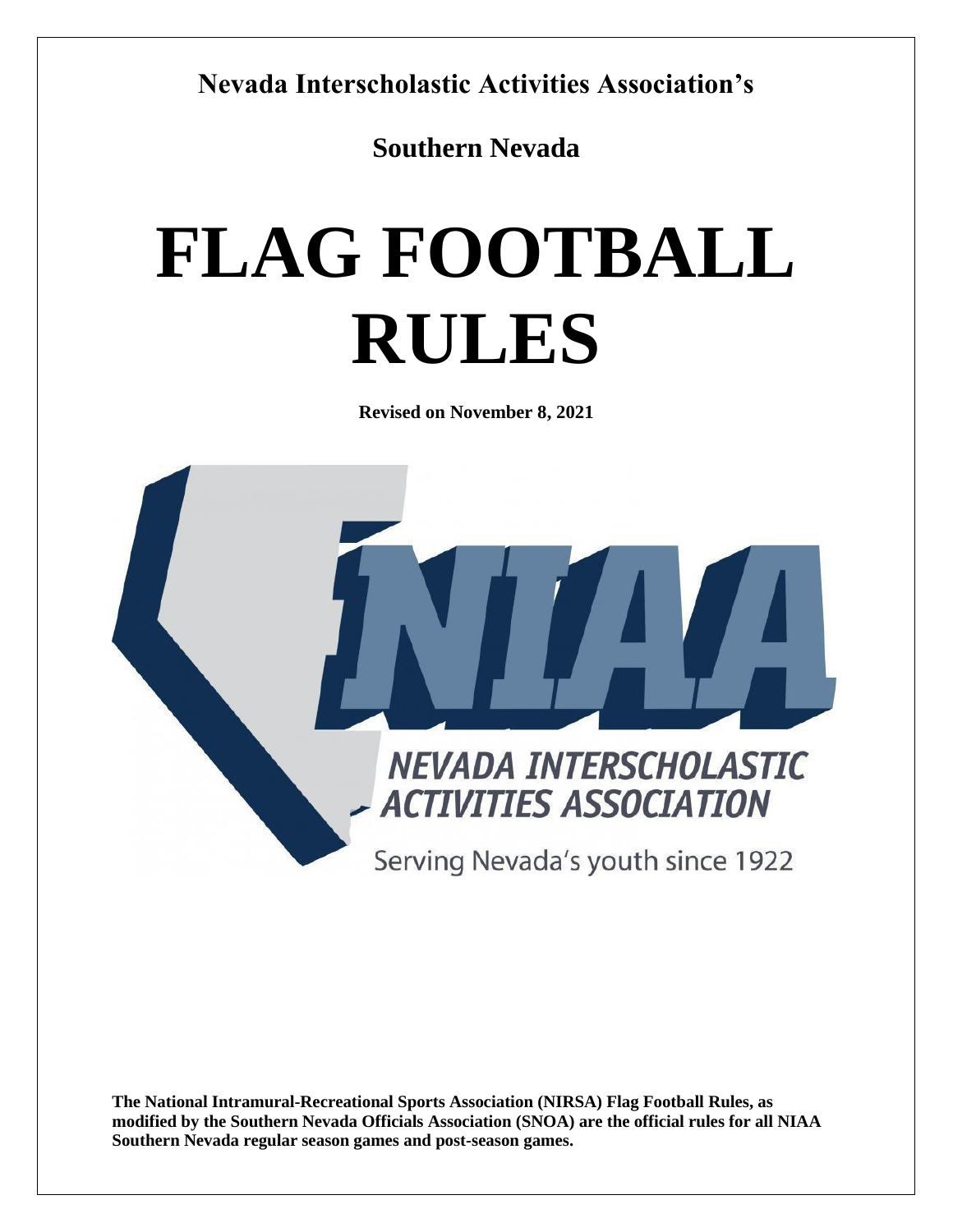#### FLAG FOOTBALL RULES **Table of Contents**

| $\triangleright$ | <b>Game Length</b>                   |
|------------------|--------------------------------------|
| $\triangleright$ | Field                                |
| ⋗                | <b>Players</b>                       |
| $\geq$           | Equipment                            |
|                  |                                      |
| $\geq$           |                                      |
|                  | <b>Blocking</b><br>$\bullet$         |
|                  | Passing<br>$\bullet$                 |
|                  | <b>Snapping</b>                      |
|                  | <b>Rushing</b><br>$\bullet$          |
|                  | Receiving<br>$\bullet$               |
| $\triangleright$ |                                      |
|                  | <b>Blocking</b><br>$\bullet$         |
|                  | <b>Rushing/Blitzing</b><br>$\bullet$ |
|                  | <b>Pass Defense</b><br>$\bullet$     |
|                  | De-Flagging/Tackling<br>$\bullet$    |
| $\geq$           |                                      |
|                  | <b>Kick-offs</b>                     |
|                  | <b>Punting</b><br>$\bullet$          |
| $\geq$           |                                      |
|                  | <b>Offense</b><br>$\bullet$          |
|                  | <b>Defense</b><br>$\bullet$          |
|                  |                                      |
|                  |                                      |
|                  |                                      |
| $\geq$           | <b>Touchdown</b>                     |
| $\geq$           | <b>Point After Touchdown</b>         |
| $\triangleright$ | <b>Safety</b>                        |
|                  |                                      |
| ➢                | <b>Mouth and Tooth Protector</b>     |
| $\triangleright$ | <b>Series of Downs</b>               |
| ➢<br>➢           | <b>Play-Clock</b><br>Overtime        |
| ➢                | <b>Mercy Rule</b>                    |
| ➢                | <b>Protests</b>                      |
|                  |                                      |
|                  |                                      |
|                  |                                      |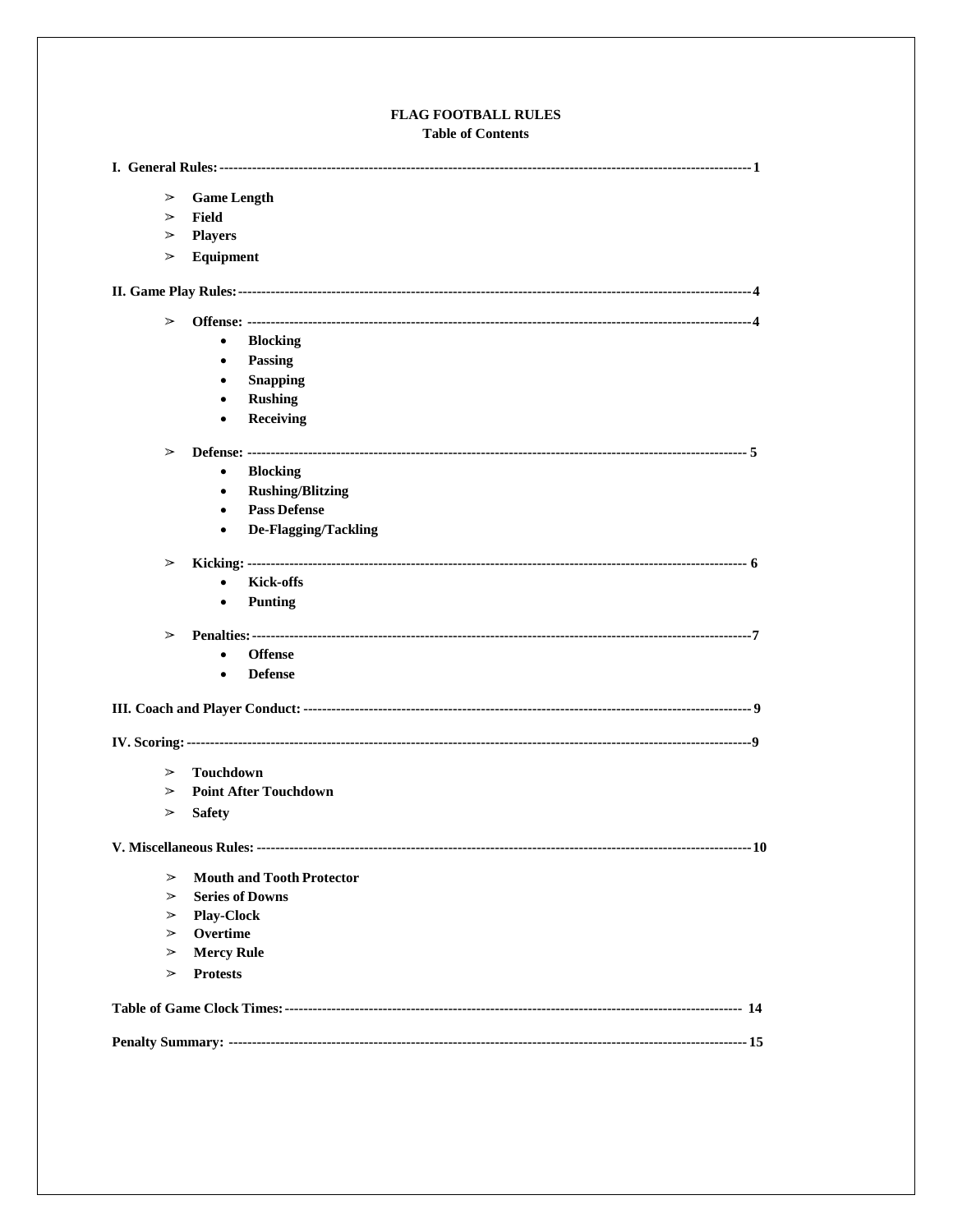## **NIAA FLAG FOOTBALL RULES**

#### **I. GENERAL RULES:**

#### **a. Game Length:**

- **1.** Varsity will play 4 15 minute quarters.
- **2.** B and JV will play 4 10 minute quarters.
- **3.** Half-time will consist of five (5) minutes.
- **4.** Running clock until last 2 minutes of each half. The game clock will start on the snap following the stoppage for notification of 2-minute warning.
- **5.** Each team will have 3 time outs per half with no carry over from the first half to the second half or the second half to overtime.

#### **b. Field:**

- **1.** Width: 40 yards
- **2.** Length: 80 yards of field  $+2$  end zones (10 yards each)
- **3.** Team Area: 2 yards from each side line and between the 20 yard markers.
- **4.** Hash marks: Hash marks will be 15 yards in from each sideline (10 yards apart in the middle of the field). If the play is called dead outside of the hash marks (toward the sideline) then the ball will be placed ready for play on the nearest hash mark. If the play is called dead within the hash marks then the ball will be placed ready for play at that spot. The first play of a new series after a punt or scoring play, as well as point after touchdown plays can be placed at any spot from hashmark to hashmark at the request of the offensive team.

#### **c. Players:**

- **1.** Team consists of at least 7 players.
- **2.** Must have at least 7 players to start a game.
- **3.** Minimum of 5 players to play a game.

#### **d. Equipment:**

#### **1. Shoes:**

- Must be soft pliable upper material (i.e. canvas/synthetic) that completely covers the foot and is attached to a one-piece molded composite bottom (i.e. tennis shoes).
- Turf Shoe or molded rubber cleats only. NO metal cleats, screw in cleats, or baseball cleats allowed.

#### **2. Shirts/Jerseys:**

- All jerseys must have numbers on front and back. (6 inches in height on the front and 8 inches in height on the back)
- No identical numbers on the field at the same time.
- Must cover the players' shoulders, chest and back.
- Must be long enough to be tucked into pants.
- Must have both a light colored (away) and a dark colored (home) shirt.
- Shirt must be tucked in at all times.
- Sweats (including hoods) must be worn under the uniform, if worn.

#### **3. Shorts/Pants:**

- Must be part of a uniform.
- Uniform may be a flag football, soccer or lacrosse uniform.
- No Open Pockets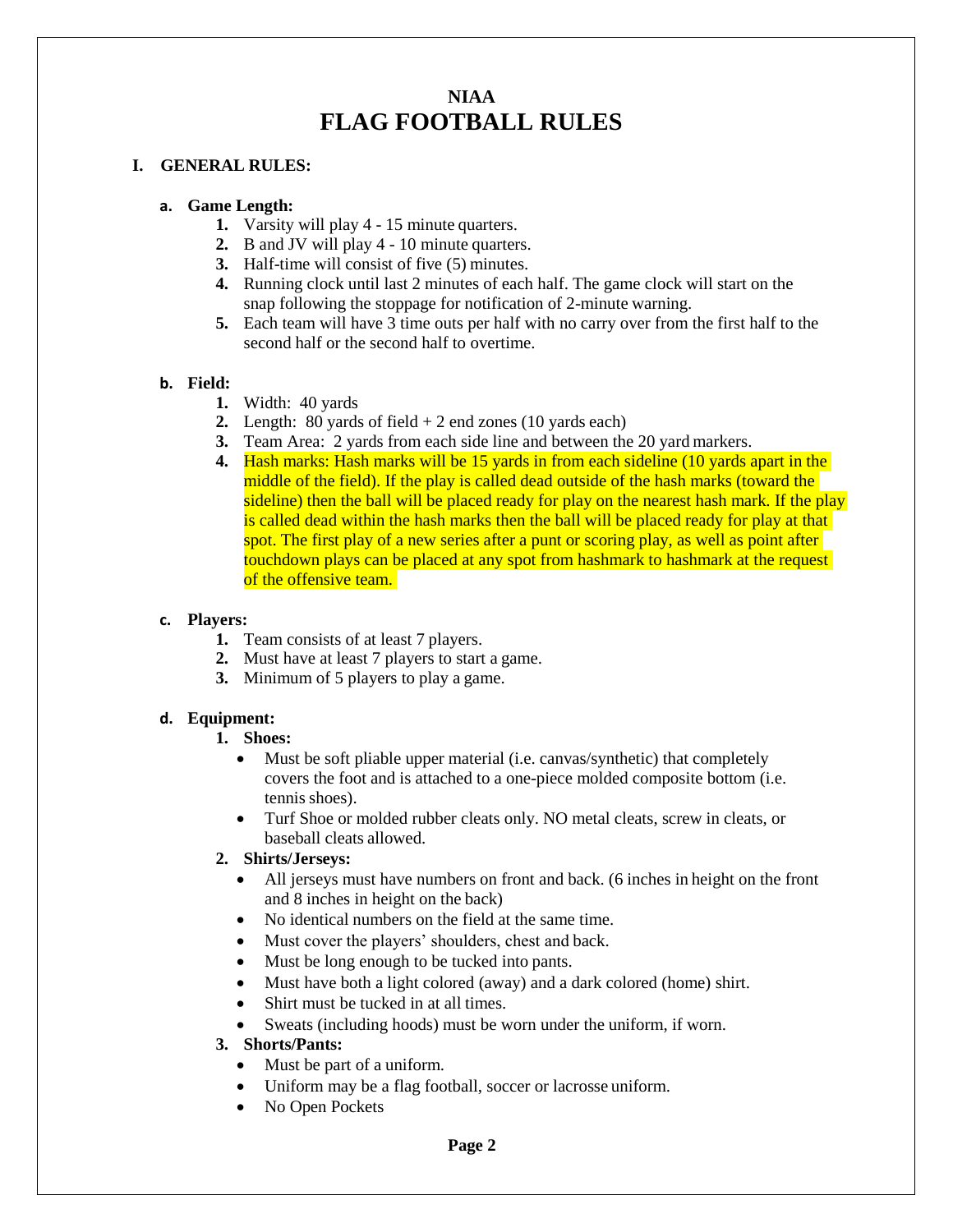- Spandex and compression shorts may be worn under the uniform.
- No torn shorts or sweat pants.
- The pants or shorts must be a contrast color than the flags.
- **4. Flags:**
	- A one-piece flag belt (Triple Threat or Flag Tag) without any knots.
	- One flag on each side of the body at the hips and one in the center of the back. (3) total)
	- Triple Threat Belt flag size is  $2\frac{1}{4}$  wide by  $14\frac{1}{2}$  length.
	- Flags may not be altered in width or length and may have no tape on them.
	- All players must be wearing a flag before the ball becomes live. Failure to properly wear required player equipment when the ball is about to become live results in a dead ball penalty for Delay of Game.
		- **NOTE:** Games will not be played unless both teams have the appropriate flags.

#### **5. Football:**

- Pebble grained or rubber covered football.
- Must be a youth or intermediate size football.
- No requirements regarding ball pressure.
- The Wilson GST Composite youth football, stock number WTF1784, will be the official game ball for all post-season games.
- The referee shall be the judge of any ball offered for play.

#### **6. Field Equipment:**

- Score board
- Goal post pads
- Sideline markers and pylons
- Down marker (If possible)

#### **7. Additional Equipment:**

- Mouth and Tooth Protector: It is **MANDATORY** that all players wear a mouth piece.
- Sunglasses: Players are not permitted to wear sunglasses unless they are prescription sunglasses.
- Hand Warmers: Players may not wear hand warmers that buckle around the waist.
- Knit or stocking cap (beanie) is permissible. No other type of head gear is permitted.
- Wristbands and headwear shall meet the following guidelines: Rubber, cloth or elastic bands may be used to control hair. Hard items, including, but not limited to, beads, barrettes and bobby pins, are prohibited.
- Knee & ankle braces are permitted but all exposed hinges must be covered. Most oversleeves recommended by the manufacturer are acceptable. These braces may be padded or unpadded.
- The officials shall not permit any team member to participate while wearing apparel or equipment if in his/her judgment any item is dangerous or confusing to other players, is not appropriate, or constitutes a safety concern.
- A player may not wear jewelry. Religious and medical alert medals are not considered jewelry. A religious medal must be taped and worn under the uniform. A medical alert medal must be taped and may be visible. Additionally, no hanging play cards and no eye shade other than all black.
- Players may wear a face shield molded to the face with no protrusions to protect against a facial injury.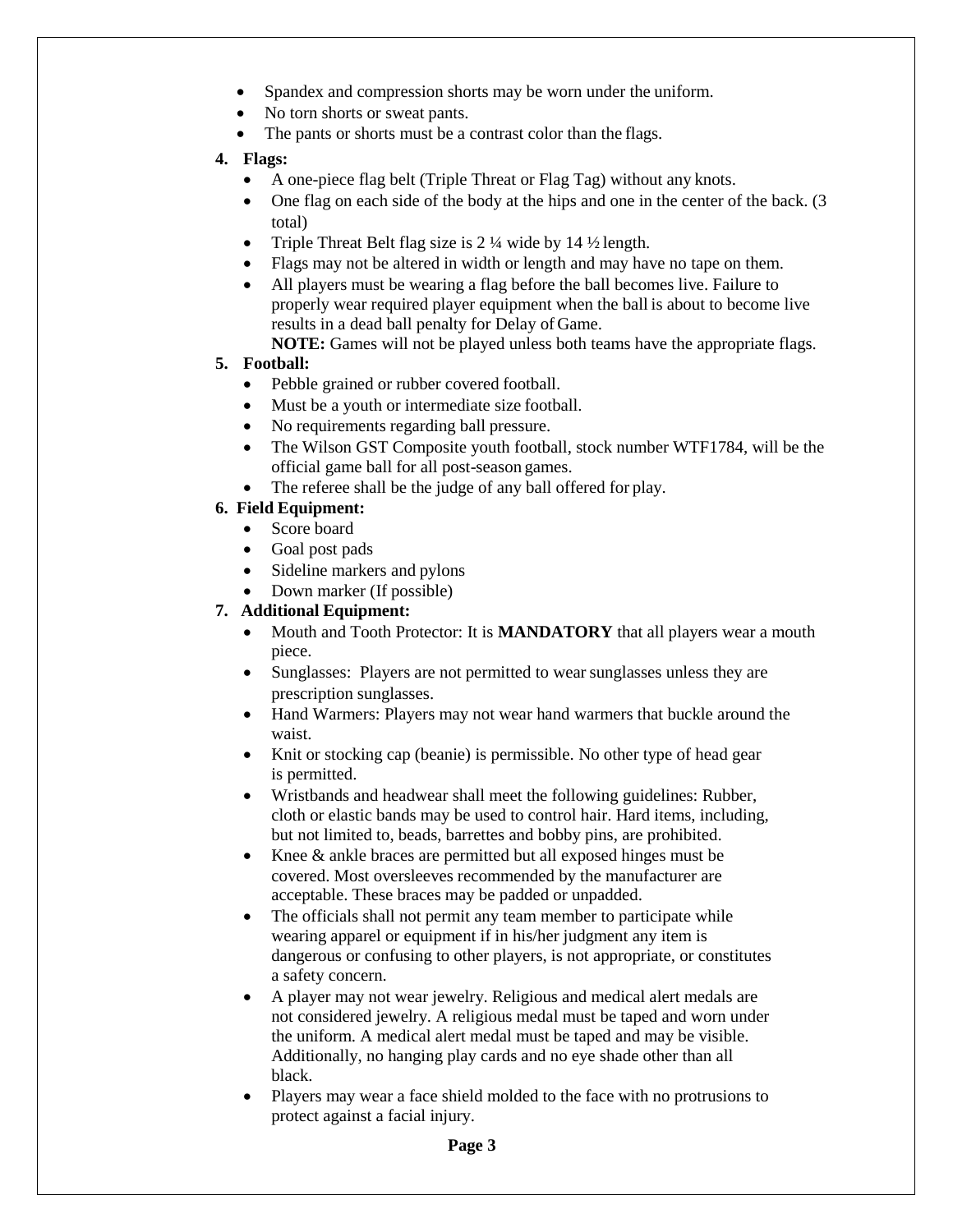• Towels: A solid white towel may be placed under the ball if field conditions deem it helpful to keeping the ball clean/dry. The towel must be no smaller than 4" by 12" and no larger than 6" by 12" with no words, symbols, letters, or numbers (other than team logo and/or a single manufacturer's or distributor's normal label or trademark not to exceed 2-1/4 square inches in area).

#### **II. GAME PLAY RULES:**

#### **1. Offense:**

#### ➢ **Blocking:**

 All blocks must be made with the blocker in an upright position with both hands in front or directly at their sides. The players may not have their hands near their body and then extend their arms in a pushing motion to conduct a block. Players may not fire the arms out to create contact; the arms must be extended prior to making contact. No body blocks, roll blocks, or dropping of the shoulder to block is allowed at any time. NO EXCESSIVE CONTACT will be allowed.

#### ➢ **Passing:**

- The offensive team may NOT throw more than one forward pass per play.
- The offensive team may throw an unlimited number of backward passes during any play.
- No player may throw the ball forward if that player is beyond the line of scrimmage.
- The QB MAY intentionally ground the ball by throwing the ball into the ground or outof bounds to avoid a sack. If the ball is thrown laterally or backwards it is considered a fumble and the ball will be placed at the spot where the ball crossed the out of bounds demarcation or hits the ground. If the pass is thrown forward it is considered an incomplete pass and will be placed at the previous spot.
- No forward passes are allowed after an interception.

#### ➢ **Snapping:**

- The ball must be snapped from the ground, but does not have to be snapped between the legs.
- The ball may be snapped to any person whose feet are at least 2 yards behind the line of scrimmage.
- The person who receives the snap is considered the quarterback for that play.

#### ➢ **Rushing:**

- ALL players are eligible receivers.
- Ouarterback can run the ball ONCE per SERIES OF DOWNS.
- There is no limit on the number of times players other than the quarterback can run.
- The PAT shall be treated as a new series **(QB is open)**.
- No stiff arming.
- If a defense "blitzes" or rushes the quarterback, the quarterback may run without it counting as their one run per series of downs.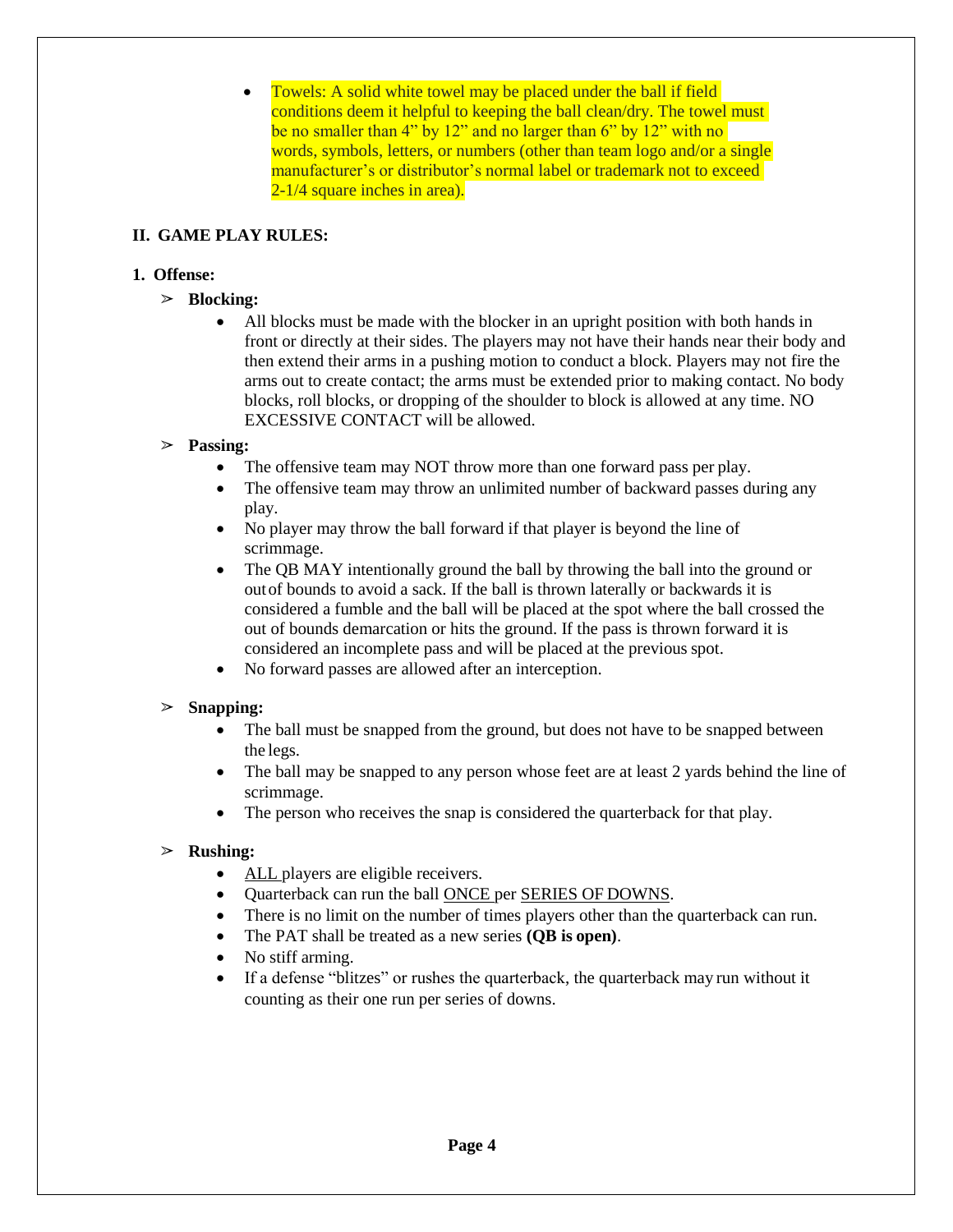#### ➢ **No Run Zone:**

- No-Run Zones are located 5 yards from each end zone and 5 yards from each line-togain. No run zones are designed to avoid short-yardage, power-running situations to help avoid illegal blocks & excessive contact. If a penalty or loss of yardage takes a team out of the no run zone (more than 5 yards from end zone or line to gain), that team is then considered to be out of the no run zone again.
- QB runs are not allowed in these No Run Zones.
- Any number of direct handoffs, backward passes, and pitches are allowed only if the player last receiving the handoff, backward pass or pitch then passes the ball beyond the line of scrimmage.
- All passes in the No Run Zone must be forward and must be touched or caught beyond the line-of-scrimmage to be legal. (Exceptions: 1) Passes touched by the defense, prior to being touched by an offensive receiver, may be legally touched or caught behind the line-of-scrimmage. 2) Incomplete passes landing behind the line of scrimmage are not illegal. 3) Passes caught behind the line of scrimmage are legal once a defensive player crosses the line of scrimmage.)
- The QB or the player last receiving the handoff, backward pass, or pitch is allowed to run if the defense crosses the line of scrimmage.

#### ➢ **Receiving:**

- A reception is deemed made if:
	- The receiver possesses the ball before the ball makes contact with the ground and
	- The receiver has a body part down in the field of play after possessing the ball.
- The receiver may NOT use their hands or arms to move a defender in order to make a reception.
- No stiff arming.

#### ➢ **Jumping:**

- Jump cuts are allowed by ball carriers.
- A player may not leave their feet to avoid a flag from being pulled. Official will blow the whistle and the player will be down at the spot where she left their feet.

#### ➢ **Spinning:**

• Spinning by a ball carrier is legal.

#### ➢ **Fumbles:**

- Fumbles are dead as soon as they hit the ground.
- Forward or backward fumbles will be placed at the spot where the ball crossed the out of bounds demarcation or hit the ground.
- A fumble caught in the air by either team is a live ball and may be advanced.

#### **2. Defense:**

- ➢ **Blocking:**
	- All blocks must be made with the blocker in an upright position with both hands in front or directly at their sides. The players may not have their hands near their body and then extend their arms in a pushing motion to conduct a block. Players may not fire the arms out to create contact; the arms must be extended prior to making contact. No body blocks, roll blocks, or dropping of the shoulder to block is allowed at any time. Additionally, a swim move is a foul if the defense creates any contact with the swim that is not in line with the defined legal blocking style. NO EXCESSIVE CONTACT will be allowed.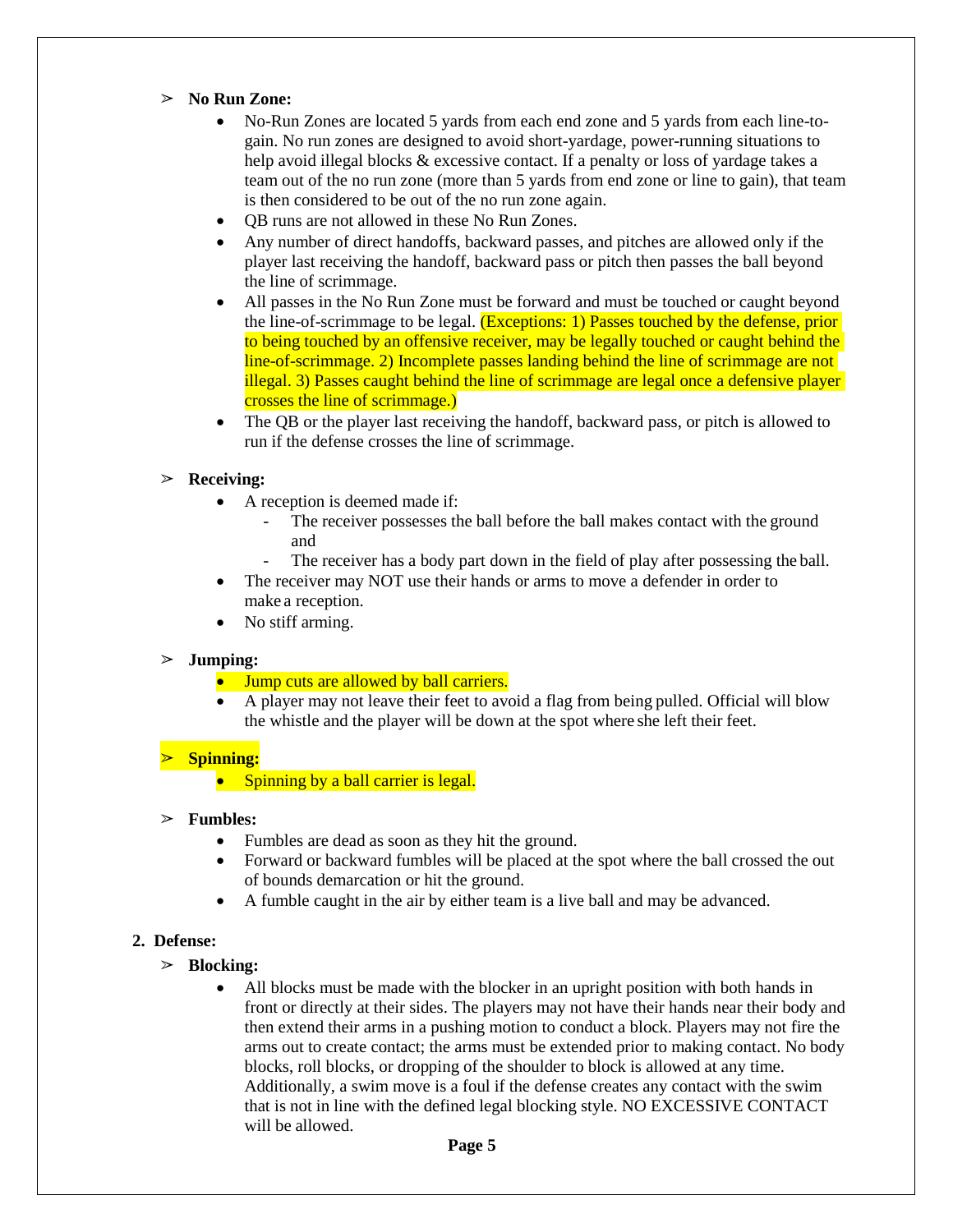#### ➢ **Rushing/Blitzing:**

- Any defensive players can rush from any position on the field as long as they are 5 yards behind the lineof scrimmage.
- Teams may only rush up to two (2) players at a time.
- Rushers must attempt to avoid any blockers/players. NO EXCESSIVE contact is allowed.
- Rusher must avoid hitting the OB's arm, even on the follow through motion.
- NO limit on the number of rushing attempts (BLITZS) by a team.

#### ➢ **Pass Defense:**

- Receivers are allowed a free release from the line of scrimmage after they are no longer potential blockers. NO Bump and Run coverage. This is an illegal contact foul - 10 yard penalty. This would be enforced from the end of the related run (running play) or previous spot (pass play).
- Defenders are not allowed to play through the receiver to make a play on the ball.
- Interceptions occur if:
	- The receiver possesses the ball before the ball makes contact with the ground, &
	- The receiver has a body part down in the field of play after possessing the ball.
- If the defense intercepts a pass, they can return the ball for a touchdown. Wherever the flag is pulled is where the new offense will start their first series of downs.

#### ➢ **De-Flagging/Tackling:**

- The defender must make a play at the flags. A player may not make an attempt to strip, grab or knock free a ball in player possession, including a quarterback prior to passing the ball. If this occurs it is penalized as an illegal contact foul.
- When de-flagging the ball carrier:
	- The ball carrier is down at the point when the flag belt comes unclipped, NOT when it falls off.
	- The ball will be spotted using forward progress where the ball is at when the flag comes unclipped, not where the flag may fall.
	- Forward progress is the forward-most point of the ball when de-flagged, if a player is holding the ball out in front of her body, then that's the dead-ball spot where the ball will next be put into play.

#### **3. Kicking:**

#### ➢ **Kick-offs:**

- There will be NO kick-offs.
- Teams will take possession of the football on their 20 yard line.

#### ➢ **Punting:**

- There will be NO punts.
- On 4th down the offensive team must declare whether they are punting or going for the first down prior to expiration of the play clock.
- If the offensive team declares a punt after committing a delay of game foul, the penalty will be enforced at the subsequent dead ball spot.
- If the offense declares a punt the defense will take possession of the football  $\frac{120 \text{ yards}}{20 \text{ yards}}$ from the spot of the ball. However, the maximum distance a punt will be spotted is to the 5-yard line.
- If the offense goes for the first down and does not obtain it, the defense will take possession of the football at that point on the field.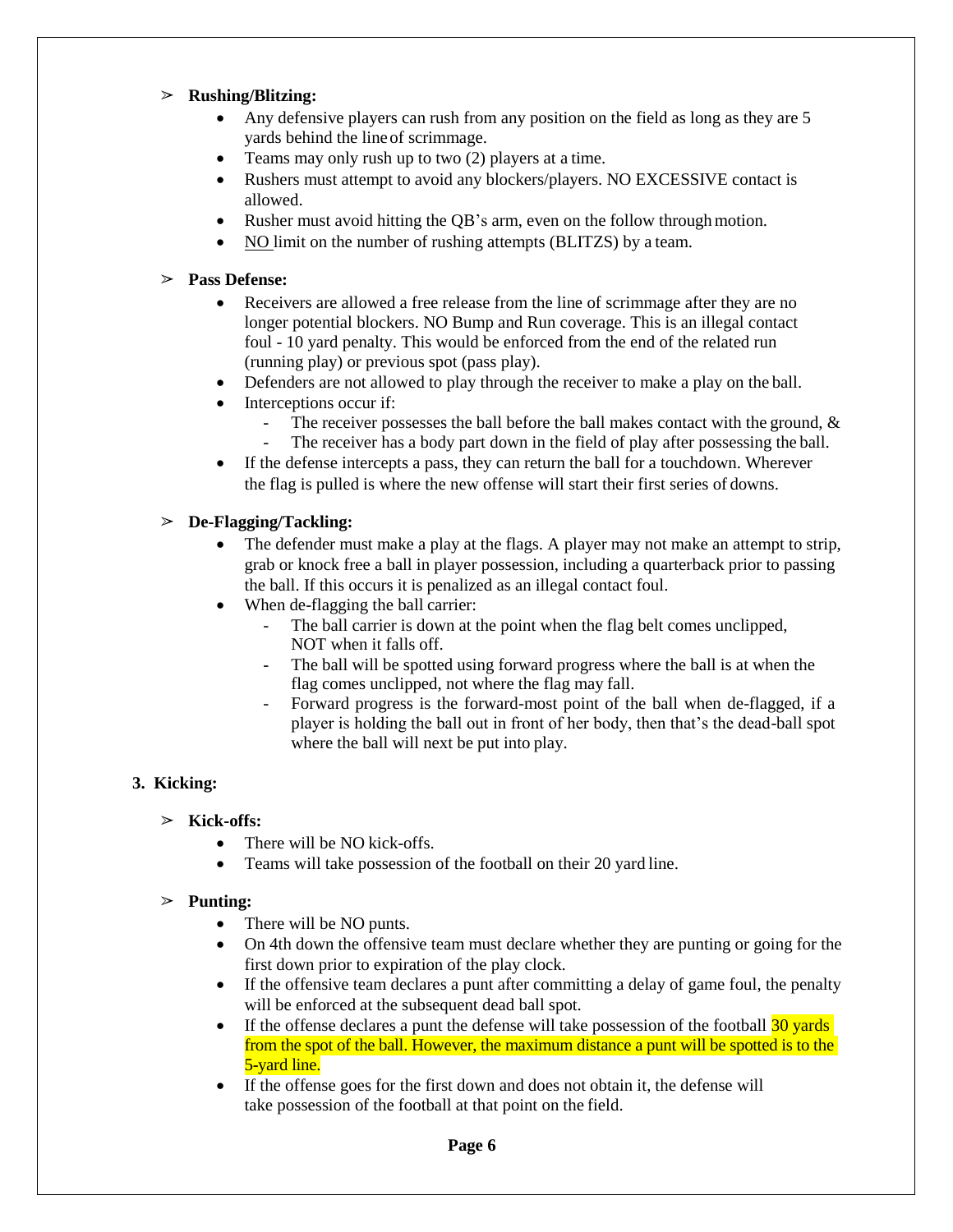#### **4. Penalties:**

- ➢ **Offense:**
	- Illegal Contact:
		- When an offensive player makes excessive contact with a defensive player.
		- Any contact other than a legal block.
		- 10 yard penalty
	- False Start:
		- When an offensive player moves in a way that simulates the start of a play.
		- 5 yard penalty
	- Offensive Pass Interference:
		- When an offensive player hinders a defensive player's ability to catch a pass by making physical contact with the defensive player.
		- It is forward-pass interference if any player of A, who is beyond the neutral zone, interferes with an opponent's opportunity to move toward, catch or bat a pass.
		- It is not forward-pass interference if:

a. Unavoidable contact occurs when two or more players are making a simultaneous, bona fide attempt to move toward, catch or bat the pass.

b. Contact by A is immediately made on a B lineman and the contact does not continue beyond the neutral zone.

- 10 yard penalty
- Illegal Forward Pass:
	- When a player is or has been past the line of scrimmage throws the ball forward or whenmore than one forward pass is thrown during a play.
	- When a forward pass is thrown after a change of team possession.
	- 5 yard penalty from the spot of the infraction (loss of down, if by offense).
- Illegal Quarterback Run:
	- When the quarterback runs the ball more than once per series of downs.
	- 5 yard penalty, loss of down
- Illegal Shift/Illegal Motion:
	- When an offensive player in motion moves towards the line of scrimmage before the ball is snapped.
	- A maximum of one (1) player off of the line of scrimmage is allowed to be moving laterally/backward at the snap of the ball.
	- 5-yard penalty
- Flag Guarding:
	- When a player, either intentionally or accidentally, inhibits a player from deflagging them by the use of their hands, arms, etc. (including stiff arming).
	- Player's that have hair outside of their uniform that extends to or below the flag belt area will commit a foul for flag guarding if they are a ball carrier and their hair inhibits a player from de-flagging them.
	- 10-yard penalty from the spot of the infraction, loss of down.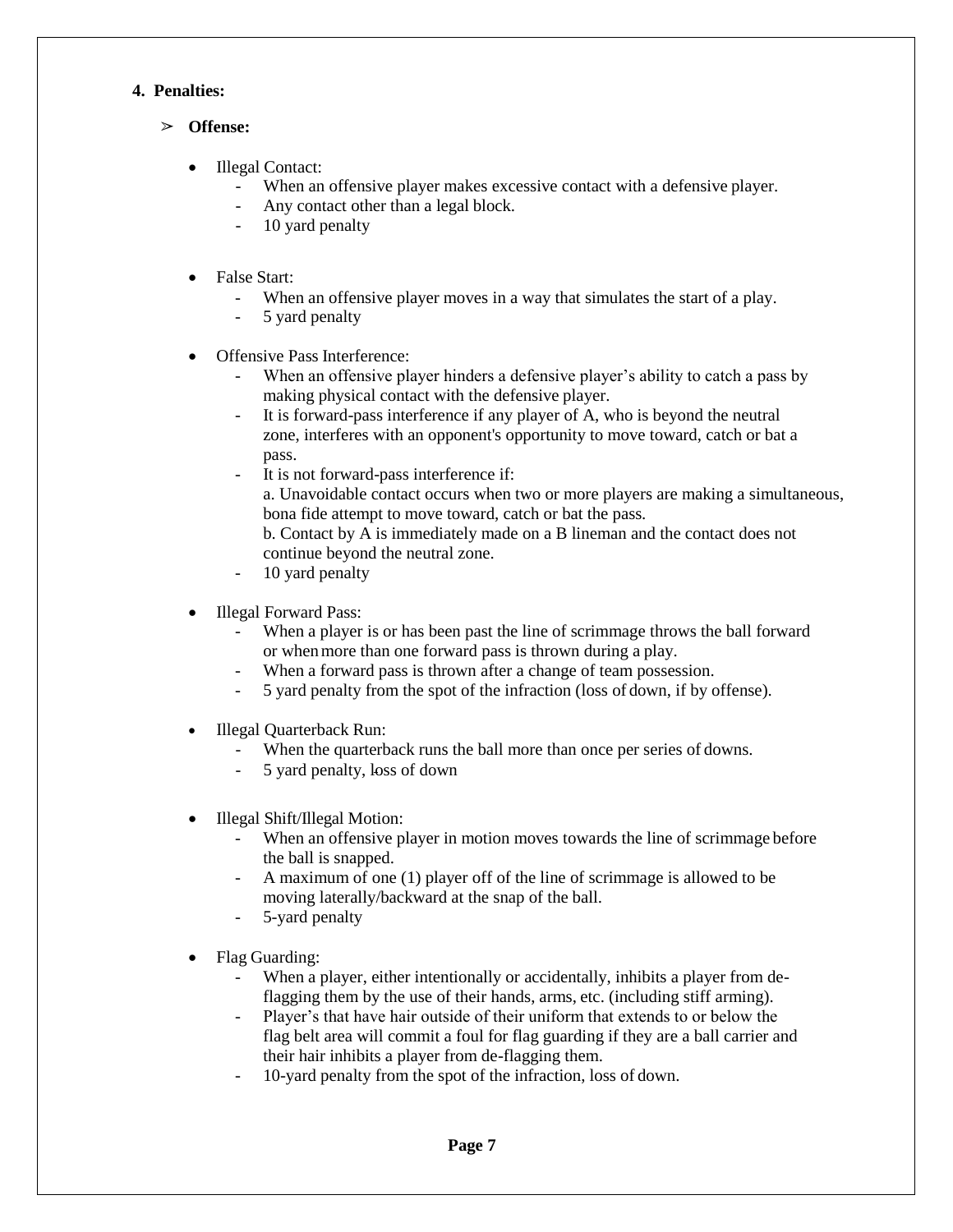- Illegal Formation:
	- When the offensive team has more than 3 players lined up behind the line of scrimmage at the snap.
	- 5-yard penalty
- Hurdling/Diving:
	- A player may not attempt to jump over (hurdle) an opponent.
	- A player may not leave their feet and dive in any direction to advance the football.
	- 10-yard penalty.

#### ➢ **Defense:**

- Illegal Rush:
	- When a defensive player rushes the QB after being less than 5 yards behind the line of scrimmage at the snap.
	- When more than two (2) players rush at a time.
	- 5 yard penalty
	- Enforced from previous spot
- Illegal Contact:
	- When a defensive player makes excessive contact with an offensive player.
	- A player may not run through the ball carrier when pulling a flag.
	- 10 yard penalty
- Illegal Flag Pulling:
	- A defensive player may not intentionally pull the flags off a player who has not touched the ball.
	- 5 yard penalty, automatic first down.
	- Run Play enforced from end of run
	- Pass Play Complete enforced from end of related run
	- Pass Play Incomplete enforced from previous spot
- Roughing the Passer:
	- When a defensive player makes contact with the QB while the QB is in the throwing motion or has just completed the throwing motion. This includes hitting the QB's arm after they have released the ball.
	- 10 yard penalty, automatic first down.
- Defensive Pass Interference:
	- When a defensive player hinders an offensive player's ability to catch a pass by making physical contact with the offensive player.
	- It is forward-pass interference if any player of B, who is beyond the neutral zone, interferes with an opponent's opportunity to move toward, catch or bat a pass.
	- It is not forward-pass interference if:
		- a. Unavoidable contact occurs when two or more players are making a simultaneous, bona fide attempt to move toward, catch or bat the pass. b. Contact by B is obviously away from the direction of the pass.
	- 10 yard penalty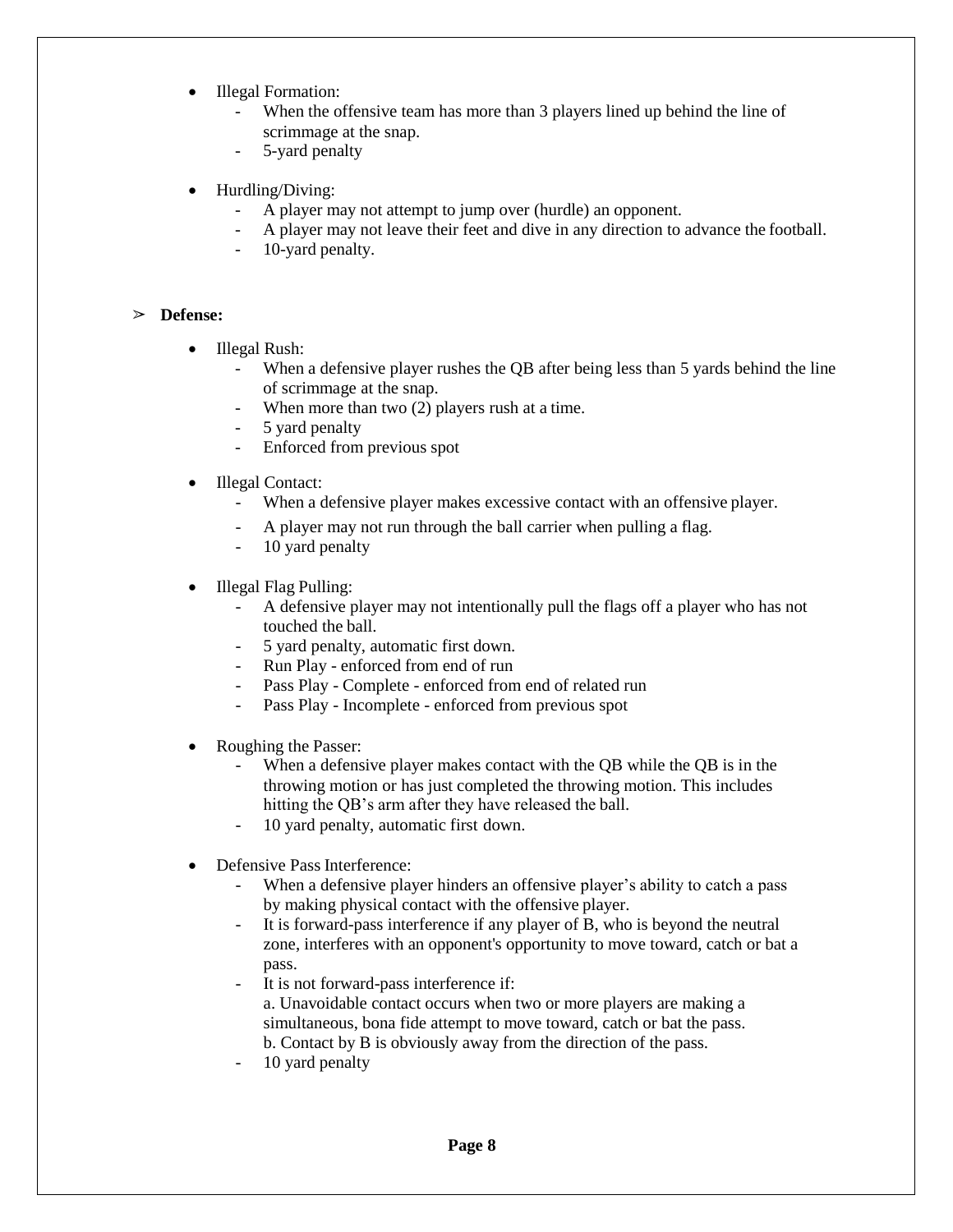- Defensive Holding:
	- When a defensive player holds up the offensive player while attempting to de-flag that player.
	- 10 yard penalty
- Encroachment:
	- When a defensive player crosses the line of scrimmage before the ball is snapped.
	- 5 yard penalty
- Tackling:
	- A player cannot tackle the ball carrier.
	- 10 yard penalty
- Sliding:
	- A player may not slide in an attempt to get the flag.
	- 10 yard penalty

#### **III. Coach and Player Conduct:**

- $\geq$  Coaches and/or players who disrespectfully object to a game official's call may be assessed an Unsportsmanlike Conduct penalty.
- $\geq$  No coach, player or substitute shall act in an unsportsmanlike manner once the game officials assume authority of the contest.
- $\geq$  Examples are, but not limited to:
	- o Using Profanity, insulting or vulgar language or gestures.
	- o Attempting to influence a decision by a game official.
	- o Disrespectfully addressing a game official.
	- $\circ$  Failure of a head coach, following verification, to have his/her player(s) wear legal and/or required equipment.
	- o Being on the field except as a substitute or replaced player.
- $\geq$  Being outside the team box, but not on the field.
- $\geq$  These actions result in an unsportsmanlike conduct penalty enforcement, with a second unsportsmanlike conduct foul resulting in disqualification.
	- o Unsportsmanlike Conduct penalty enforcement will be treated the same as a dead ball foul with the penalty being enforced from the spot of the ball at the end of the play. A second Unsportsmanlike Conduct foul will result in the coach or player being disqualified for the remainder of the game.
	- o Team captains should be the players that address the officials.
	- o Fighting is any attempt by a player or nonplayer to strike or engage a player or nonplayer in a combative manner unrelated to football. Such acts include, but are not limited to, attempts to strike an opponent with the arm, hand, leg or foot, whether there is contact or not.

#### **IV. Scoring:**

- ➢ **Touchdown:**
	- 6 points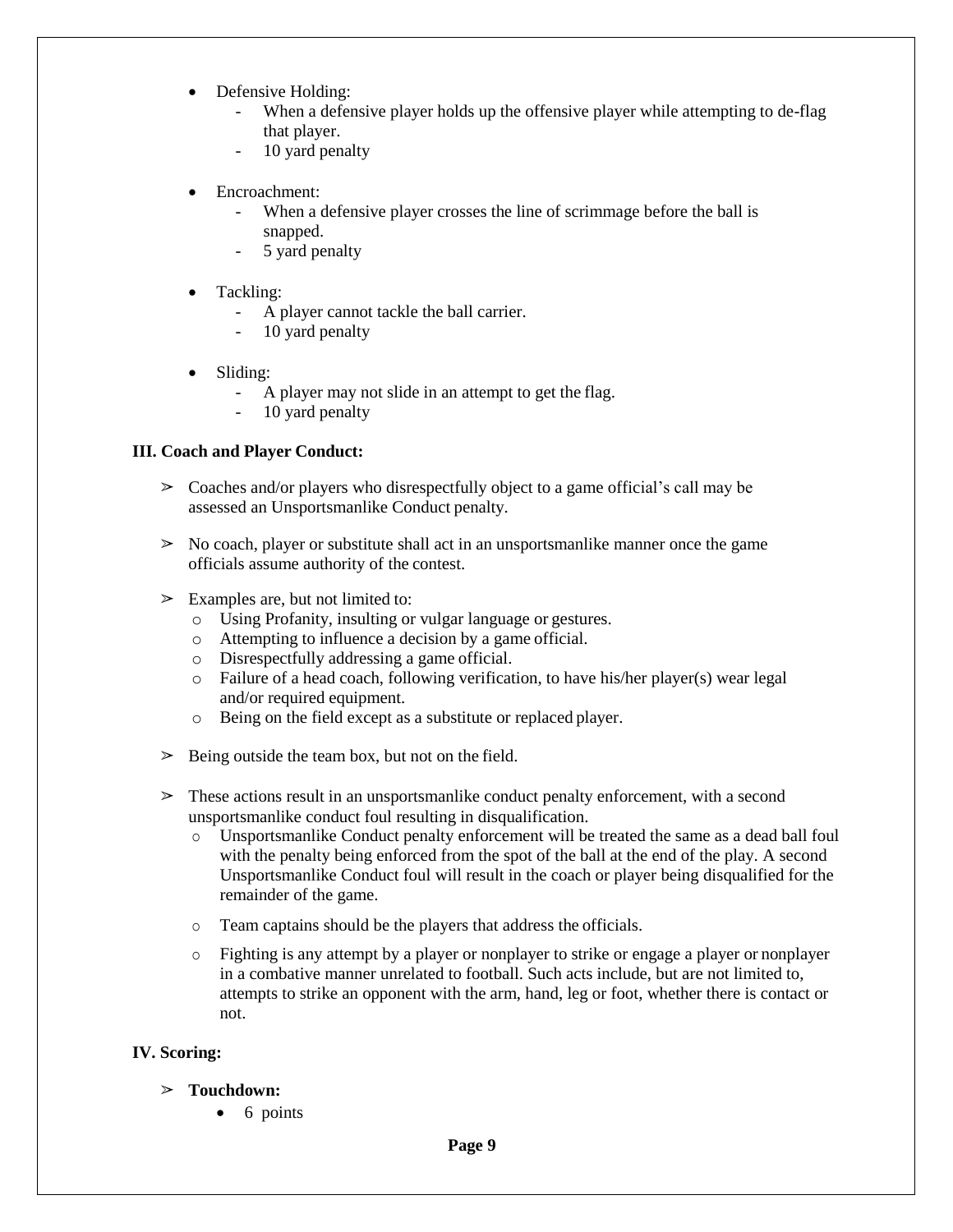- ➢ **Flag Check**:
	- After all scores the player must go to the nearest official for flag check.
	- **Removing a Flag:**
		- Player removing their own flag prior to a flag check will result in no score, loss of down at previous spot or, if by an intercepting team, first down at the spot of the interception and a warning.
		- Next infraction results in Unsportsmanlike Conduct foul.

#### ➢ **Tampering with a Flag:**

- If a player is determined to have tampered with their flag it will result in a loss of down at previous spot or, if by an intercepting team, first down at the spot of the interception and a warning.
	- Next infraction results in disqualification.

#### ➢ **Point After Touchdown:**

- No kick attempts
- $\bullet$  5 yards = 1 point
- $\bullet$  10 yards = 2 points
- During a PAT attempt, the ball remains live, allowing the intercepting team to return the try for 2 points to the other end of the field.
- Once a team declares their choice for a 1 or 2 point conversion and the ball is declared ready for play by the officials, the team may change their decision only after calling a time-out.
- Point After Touchdown plays will be an untimed down at 2:00 or less in each half. Additionally, when a touchdown is scored and the PAT down has not been played when any quarter reaches 0:00, the period shall be extended for the PAT down on the same end of the field that the touchdown was scored.
- ➢ **Safety:**
	- 2 points

#### **Miscellaneous Rules:**

- ➢ **Mouth and Tooth Protector:**
	- If a player does not have a Mouth and Tooth Protector, the player must be removed for one (1) play.
	- First offense: Warning. Player must be substituted for one (1) play.
	- Second offense: Player is disqualified.

#### ➢ **Series of Downs:**

- A team in possession of the ball shall have four consecutive downs to advance the ball to the first down line.
- Officials will be responsible for determining the spot of the ball and the down markings.
- A new series of downs will be awarded when a team moves the ball to the next 20 yard line.
- On fourth down the offensive team must declare whether they are punting or going for the first down prior to the expiration of the play clock.
- If the offense declares a punt the defense will take possession of the football  $\overline{30}$ yards from the spot of the ball. However, the maximum distance a punt will be spotted is to the 5-yard line.
- If the offense goes for the first down and does not obtain it, the defense will take possession of the football at that point on the field.

#### **Page 10**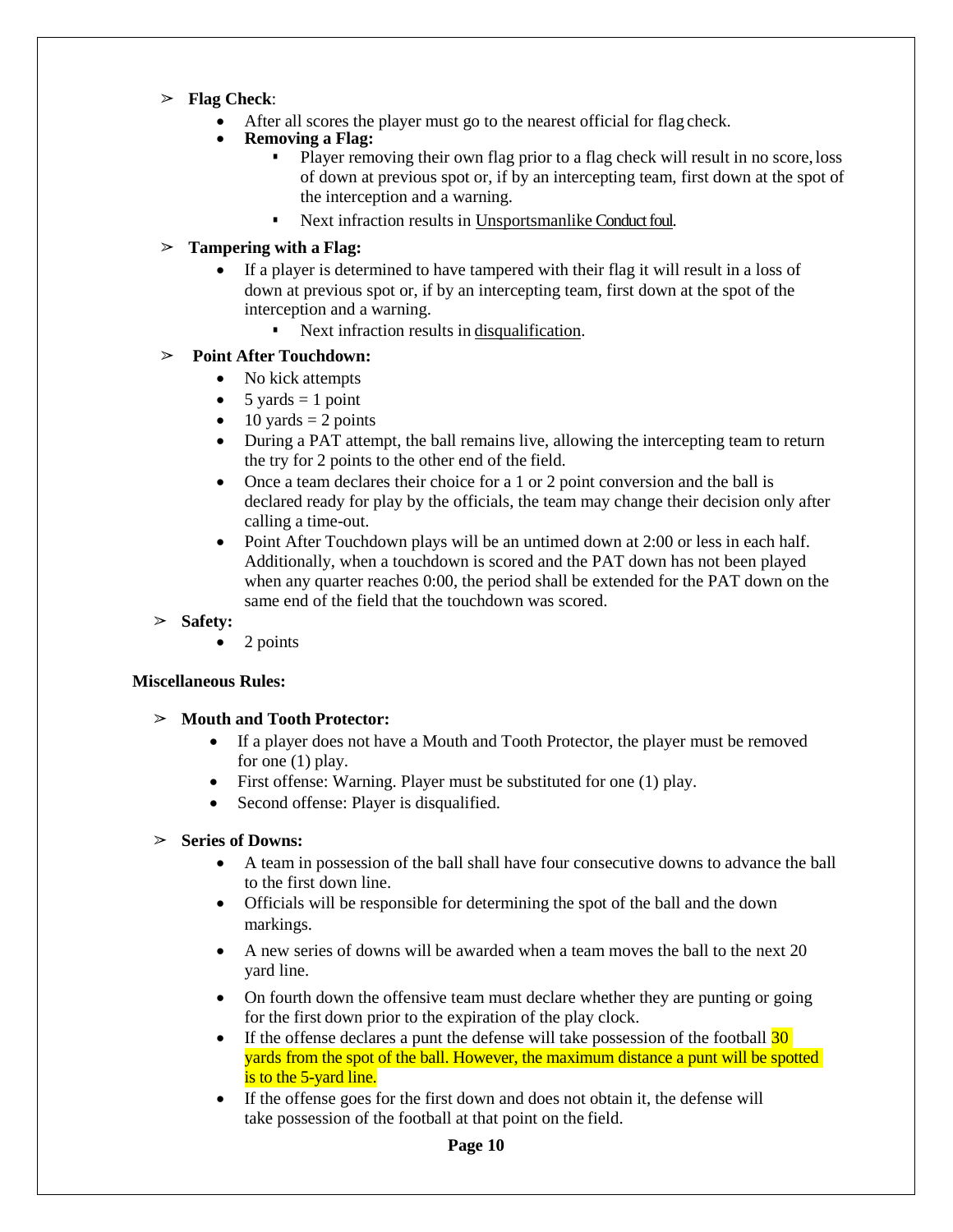#### ➢ **Ability to retain possession after scoring a touchdown in the 4th Quarter:**

When a team is trailing in the 4th quarter, after the conclusion of a Point After Touchdown attempt, the scoring team, has the following two options:

- 1. The scoring team may elect the normal option of giving the non-scoring team the ball at the 20 yard line, beginning a new series of downs. If this option is elected, all normal penalty enforcement principles will apply; or
- 2. The scoring team may elect to take the ball at its own 25-yard line, fourth-and-15. If the scoring team is successful in making a first down, they will maintain possession, and a new series of downs will continue, as normal. If they are unsuccessful in making a first down, the result will be a turnover on downs, and the non-scoring team will take possession at the dead ball spot (after enforcement of any applicable fouls).

#### Notes:

- In either case, normal timing rules apply, as dictated by the time remaining in the half.
- $\bullet$  If the scoring team chooses option (1), bridged fouls against either team can be enforced, as normal from the 20-yard line.
- $\bullet$  If the scoring team chooses option (2), fouls against either team that could otherwise be bridged, can only be enforced on the Point After Touchdown.
- All fouls by either team that occur after the ready for play on either option  $(1)$  or  $(2)$  above, are enforced as normal.
- Once the scoring team head coach has made his selection, that choice cannot be changed, regardless of subsequent fouls or timeouts.

#### ➢ **Play-Clock:**

- The 25 second play clock begins once the ball is placed on the ground and the whistle is blown by the referee.
- Delay of game: If a team exceeds the 25 seconds.

#### ➢ **Touchback:**

 It is a touchback and the ball will change team possession and be placed at the 20 yard line when the ball becomes dead out of bounds behind the goal line or becomes dead by hitting the ground behind the goal line of the defensive team and the offensive team is responsible for the ball being there (i.e., forward fumble), except from an incomplete forward pass.

#### ➢ **Restricted Area:**

- The restricted area is the area extending two yards outside the perimeter of the entire field (i.e., outside both sidelines and end lines). This restricted area is designated by the restraining line. The team box is the area immediately outside the restricted area between the 20-yard lines on each side of the field. With limited exceptions, nonplayers are not permitted in the restricted area at any time during the game. Nonplayers include coaches, team personnel, spectators, game administrators and members of the media.
- During a dead-ball interval, no more than three coaches are permitted in the restricted area directly in front of the team box. No one may be in the restricted area when the ball is live.
- The restricted area is designated to make the sidelines safer for everyone and to allow game officials ample room to work. If the restricted area is not clearly delineated or not enforced by game administration, coaches or game officials, individuals in the restricted area are at risk for injury during or after a play.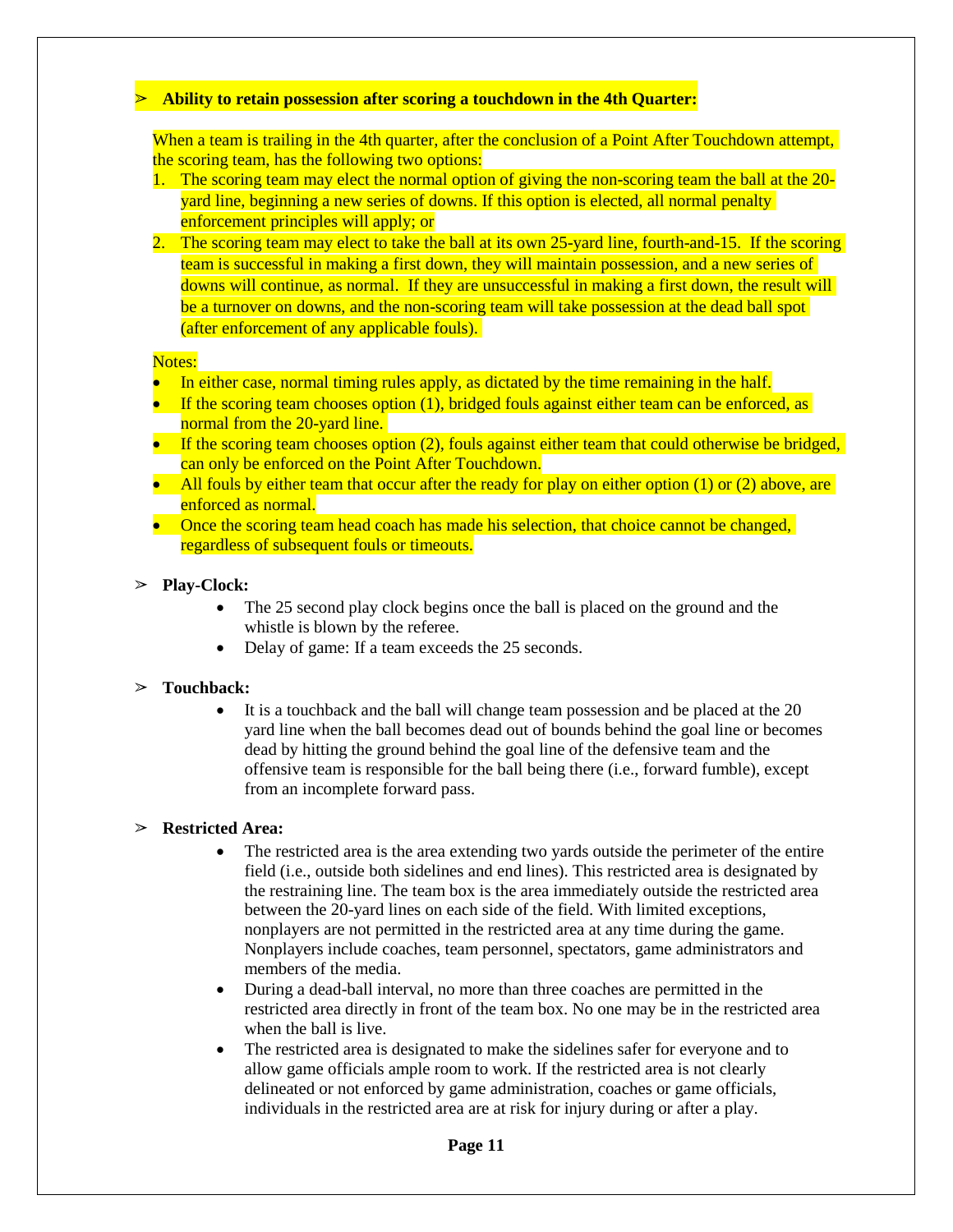- Coaches are encouraged to instruct team personnel of the parameters and boundaries of the team box, and to effectively communicate the requirements to stay in the team box at all times. Coaches are also required to remain outside the restricted area when the ball is live, and no more than three coaches are in the coaches' area when the ball is dead.
- Coaches are not allowed on the field to call plays.

#### ➢ **Overtime:**

- In the event the 2nd half ends in a tie, **overtime** will commence.
- A coin toss shall decide who receives the ball first.
- Winner of the coin toss can choose to be on offense first, defense first or choose the end of the field that overtime will be played on. The loser of the toss shall exercise the remaining option for the first extra period and shall have the first choice of options for subsequent even-numbered extra periods.
- Each team will receive one (1) time out per overtime period.
- Interceptions during overtime remain live and can be returned for a touchdown by the intercepting team.
- Each team will have at least one possession during each overtime period, unless B scores first.
- A winner must be determined (No ties). **Varsity games:**
- For the first 2 overtime periods, teams will alternate possessions, starting at the 20 yard line. The line to gain is always the goal line regardless of whether or not a penalty enforcement places the ball more than 20 yards from the goal line to start a new series of downs. Teams may go for 1 or 2 points after a touchdown is scored.
- Beginning with the 3rd overtime period, teams will have alternating one-play possessions to score point after touchdowns until one team is ahead at the end of an overtime period. For the 3rd and 4th overtime periods, teams will snap from the 10 yard line (going for 2 points). From the 5th overtime on, teams will snap from the 5 yard line (going for 1 point). **B/JV games:**
- Teams will have alternating one-play possessions to score point after touchdowns until one team is ahead at the end of an overtime period. For the first 2 overtime periods, teams will snap from the 10 yard line (going for 2 points). From the 3rd overtime on, teams will snap from the 5 yard line (going for 1 point).

#### ➢ **Fouls During a Point After Touchdown or in Overtime After a Change of Team Possession:**

- A score by a team committing a foul during the down is canceled. Exception: Live-ball fouls treated as dead-ball fouls.
- If both teams foul during the down and the defensive team had not fouled before the change of possession, the fouls cancel and the down is not repeated.
- Penalties against either team are declined by rule. Exception: Penalties for flagrant personal fouls, unsportsmanlike conduct fouls, deadball personal fouls and live-ball fouls treated as dead-ball fouls are enforced from the succeeding spot (20 yard line).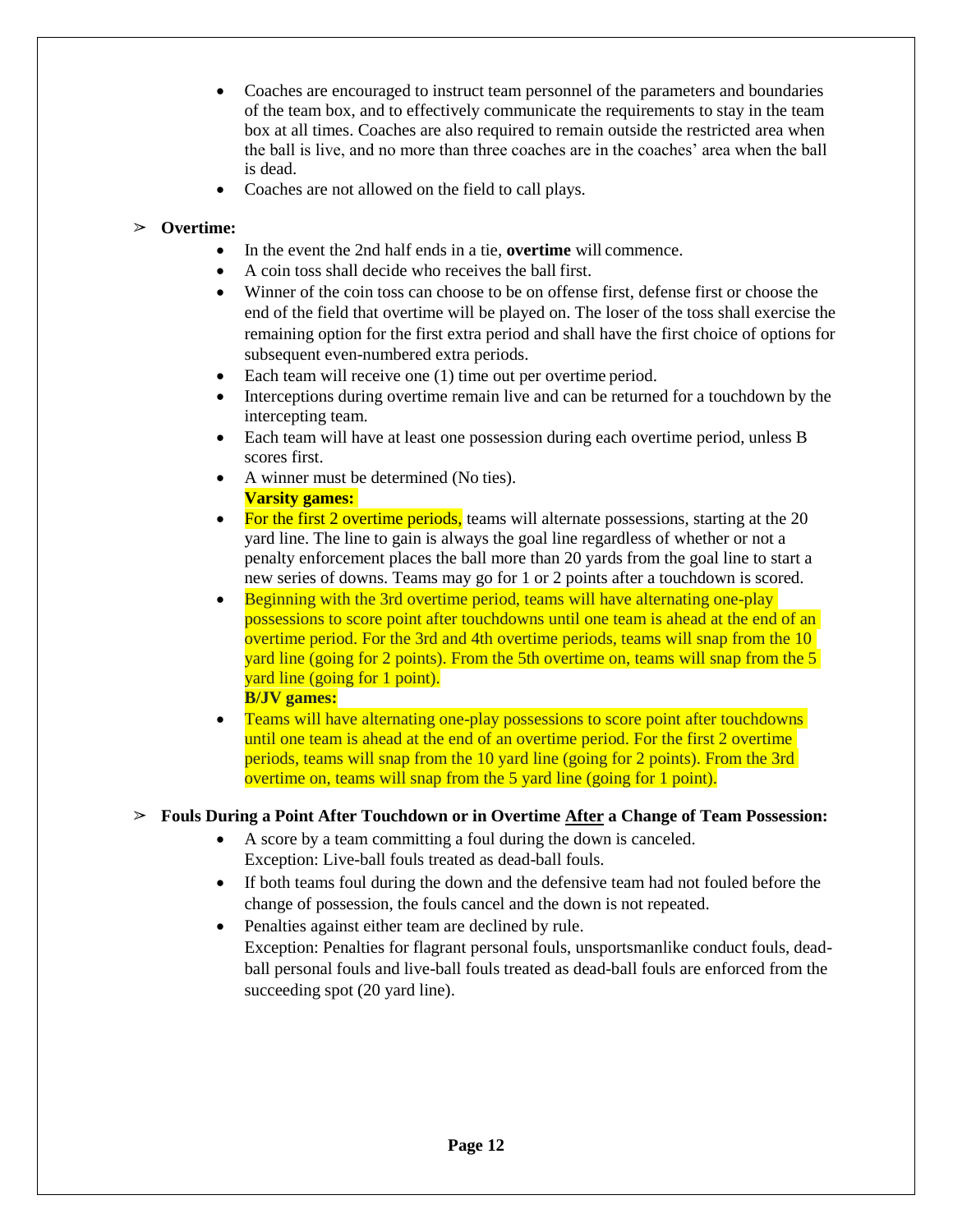#### ➢ **Unfair Acts:**

- The Referee has much latitude in handling obviously unfair acts during a game. This would include situations that arise when a team commits a blatant and obvious intentional foul or fouls to gain a clock advantage late in a game. We should treat these intentional fouls as Unsportsmanlike Conduct fouls. Each player committing these unsportsmanlike acts will have a counted unsportsmanlike conduct foul, with 2 unsportsmanlike conduct fouls by a single player or coach resulting in disqualification. The following is a lists some other potential intentional fouls that could be committed during the game:
	- A player or nonplayer or person(s) not subject to the rules shall not hinder play by an unfair act which has no specific rule coverage.
	- No team shall repeatedly commit fouls which halve the distance to the goal line.
	- No player shall hide the ball under the jersey.
	- Neither team shall commit any act which, in the opinion of the Referee, tends to make a travesty of the game.

#### ➢ **Mercy Rule:**

- The following running clock rules apply to all NIAA-sanctioned flag football games played in the state of Nevada, including Varsity, JV & Frosh (B) games. These rules will apply to playoff games, but will not be applied to state championship (final) games.
- If the point deficit is 19 points or more in the second half, a running clock will be utilized.
- If the score differential becomes less than 19 points in the last 2 minutes of the second half, the officials shall revert to regular timing until the point differential again reaches 19 or more points.

#### ➢ **Protest:**

- There are no protests.
- All referee decisions are final.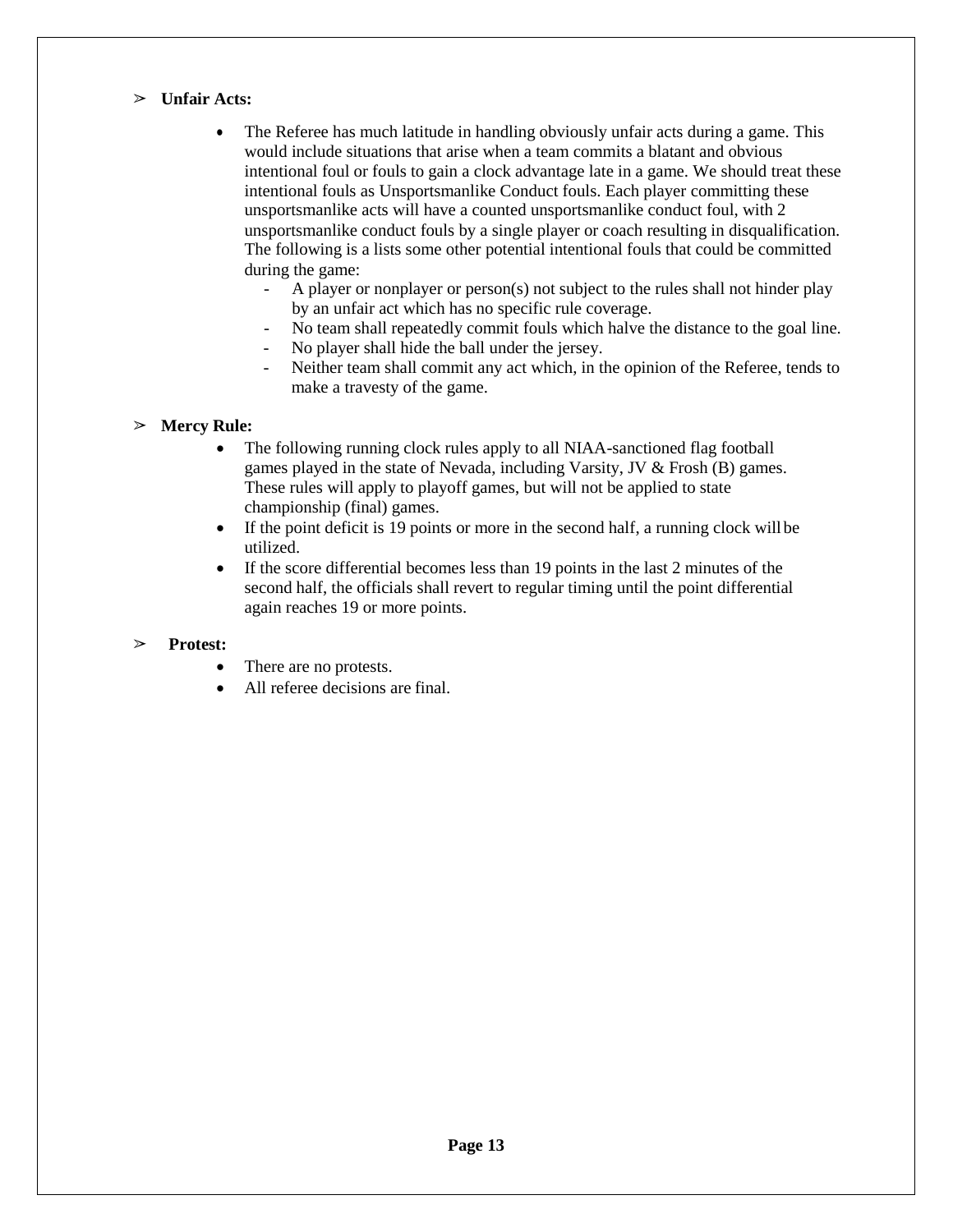## Girl's Flag Football Table of Game Clock Times

| <b>PERIOD of TIMING</b>  | <b>CLOCK TIME</b>        |
|--------------------------|--------------------------|
| Game Clock (Varsity)     | $4 - 15$ minute quarters |
| Halftime Intermission    | 5 minutes                |
| <b>Charged Time-outs</b> | 1 minute                 |
|                          |                          |
| Game Clock $(JV \& B)$   | $4 - 10$ minute quarters |
| Halftime Intermission    | 5 minutes                |
| <b>Charged Time-outs</b> | 1 minute                 |

# STARTING & STOPPING the CLOCK

The clock shall start with the first legal snap of the game and will remain running until the last 2:00 minutes of each half. If there is an official's timeout (i.e., for injury, penalty administration discussion, etc.) that occurs prior to the last 2:00 minutes of each half, the clock shall be stopped during and will then start with the ready for-play signal. If there is a charged team timeout, the clock shall stop and then start with the next legal snap.

# 2:00 MINUTE TIMING RULES

The clock shall start with the snap (except Point After Touchdown), if the clock was stopped because:

- a. Issue the 2:00 minute warning.
- b. The ball goes out of bounds.
- c. B is awarded a new series.
- d. Touchdown or Safety is scored.
- e. Legal or Illegal forward pass is incomplete.
- f. A request for time-out is granted.
- g. The penalty for delay of game foul is accepted.

NOTE: The clock shall start with the ready-for-play whistle after issuing the 2:00 minute warning if the point deficit is 19 points or more in the second half.

The clock shall be stopped and will start for the ready-for-play signal on a down if the clock was stopped for any reason other than specified above or untimed down:

- a. For official's time-out, other than when B is awarded a new series.
- b. Penalty administration.
- c. There has been no charged time-out.
- d. First down administration.
- e. Because of an inadvertent whistle.